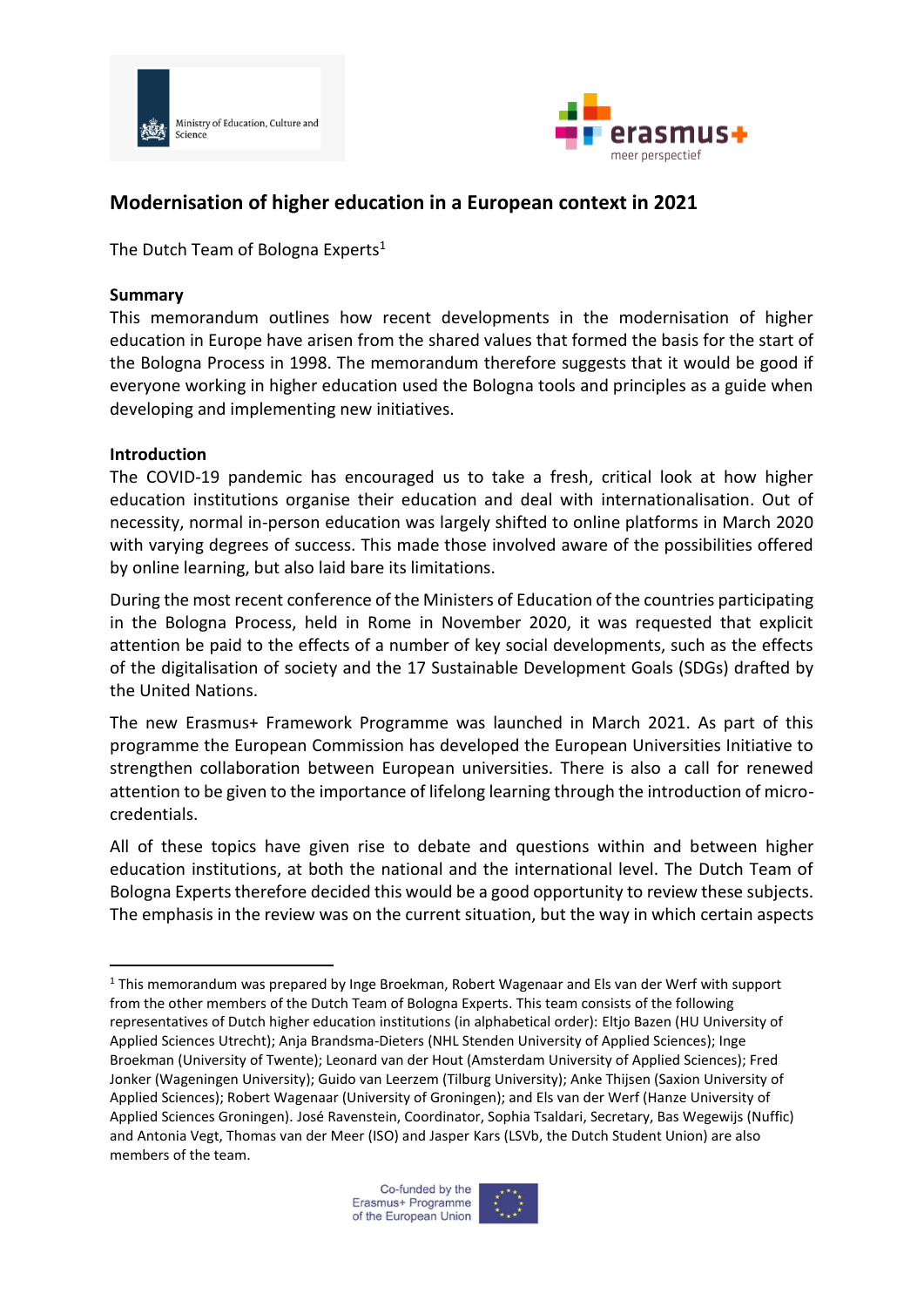



have developed over the past two decades was also considered. We hope this memorandum will help the reader to better assess the various developments and place them in context.

#### **Reforming higher education**

The incentive for the drafting and signing of the Sorbonne Declaration in 1998 by the Ministers of Education of the four largest EU member states was twofold: significant concern for the competitive position of European higher education in a global context and the quality and relevance of that education for the economies and societies of the countries involved. The declaration corresponded with a concern that had been expressed in recent years by the European Commission, that the education provided in Europe was not adequately responding to the transition from an industrial to a knowledge economy.

The Sorbonne Declaration led to the signing of the Bologna Declaration one year later, by 29 EU member states and potential member states, and the start of the Bologna Process, which had the explicit goal of creating a European Higher Education Area (EHEA) in response to the challenges that had been identified.

The core of the Bologna Process is three obligations to which 49 European countries have now committed themselves:

- 1. The introduction of a three-cycle system (Bachelor, Master and Doctorate/PhD). This model is a template for other countries around the world and has facilitated collaboration outside of Europe. The Associate degree has now earned a place within this system, although it is not the same in all countries;
- 2. Mutual recognition of student performance and qualifications by higher education institutions; and
- 3. The use of adequate quality assurance tools.

In the first decade, the Bologna Process gathered momentum; the process received a great deal of media attention, it was high on the political agenda and it was a priority for higher education institutions. After more than 20 years of the Bologna Process, however, we must acknowledge that the initial interest in the process has waned significantly. One of the main reasons for this is that a number of the achievements of the Bologna Process have become commonplace (in the Netherlands, for example, the use of ECTS credits in higher education, the introduction of the three-cycle structure and the mandatory issuing of a Diploma Supplement have been included in the Higher Education and Research Act). This has given rise to a widespread impression that the Bologna Process has been completed. The plans in the Bologna Process that are yet to be achieved appear to have faded into the background.

New initiatives have since captured our attention, such as the initiative launched by the French president Emmanuel Macron, which has been embraced by the European Commission, to set up 'European Universities'. In addition, great importance is being attached to an apparently new phenomenon, micro-credentials. These are a form of certification for completed units of study, in response to the growing flexibility of education and the need for lifelong development in an increasingly dynamic labour market and society. We use the term 'apparently', because in fact the European Commission already introduced the concept of lifelong learning at the end of the twentieth century.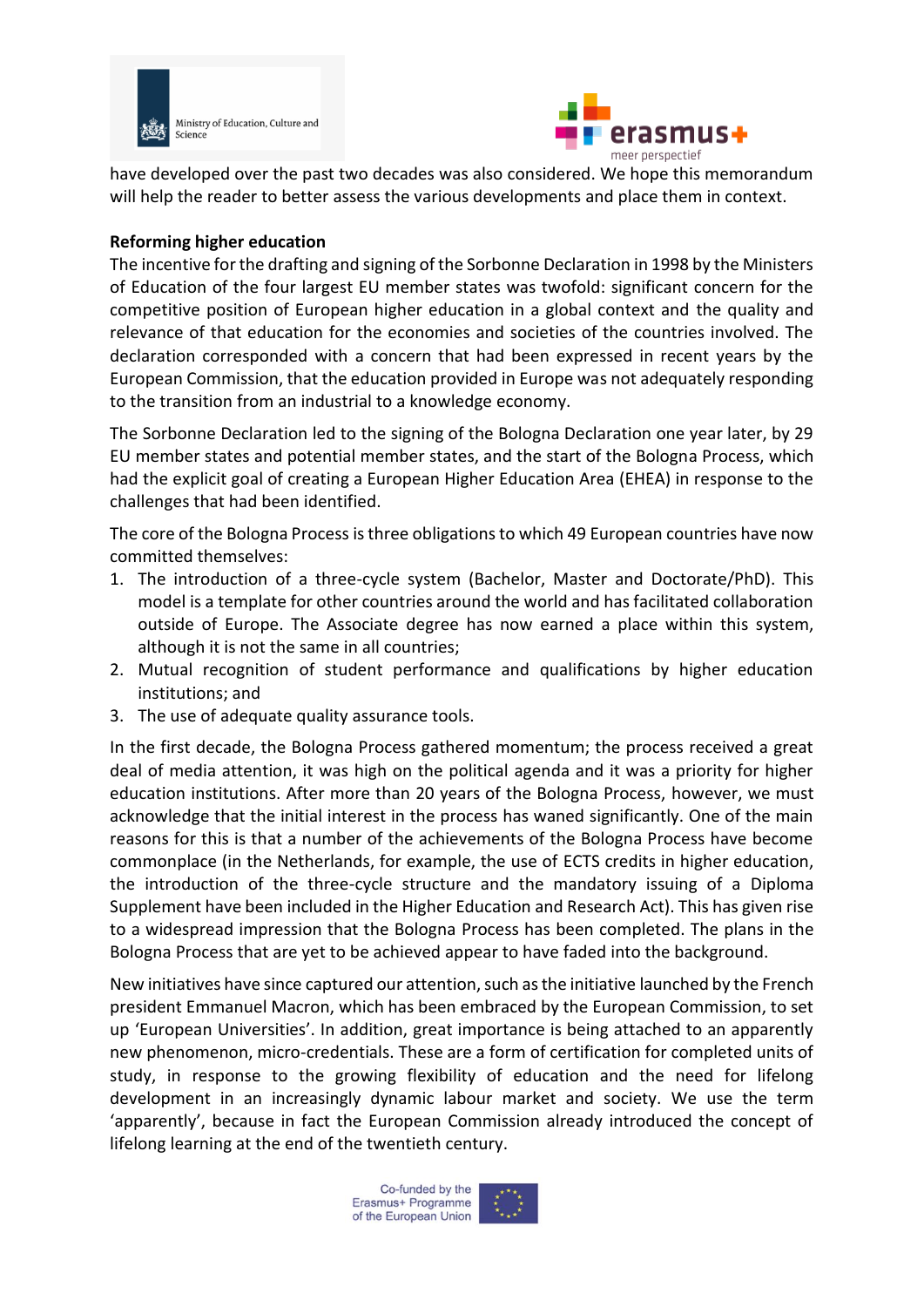



#### **2021: A fresh start**

It is not an exaggeration to say that in 2021 a fresh start has been made with the Bologna Process and with the modernisation of higher education, which is directly connected to it. The key reasons for this fresh start are the refining of the Bologna objectives in the Rome Ministerial Communiqué (2020) and the launch of the new seven-year Erasmus+ framework programme (2021–2027). The Rome Ministerial Communiqué focuses on a higher education area that is inclusive and innovative and exhibits interconnectedness with the 2030 Sustainable Development Goals. Higher education is expected to make a significant contribution to the digitalisation agenda, to greening the economy and to strengthening the social dimension by giving explicit attention to inclusion. Innovation in higher education is being shaped by research into and the introduction of micro-credentials, and the updating of educational visions aimed at a student-centred approach and an active learning and working environment. International connectedness is strengthened with the help of physical and virtual mobility, but also through ongoing attention for the international dimension of education, e.g. through Internationalisation at Home.

Implementation of these structural reforms and improvements is also the goal of the European Commission's Erasmus+ programme. There is significant overlap between the objectives of the Bologna Process (the development of a European Higher Education Area (EHEA)) and those of the EC (the development of a European Education Area (EEA) by 2025). The latter area is partly based on the philosophy of the European Qualifications Framework for Lifelong Learning, which covers and connects all levels of education and is thus much broader and more ambitious than the EHEA. The annex contains a table which sets out the correlations between the various policies.

#### **Renewed attention**

The recent developments call for renewed attention from a broad group of staff working in higher education, not only in the Netherlands, but also in the other 'Bologna countries'. Certain topics that are closely connected with international collaboration and the reform of higher education are listed below. It is evident from the list that there are still a significant number of challenges and points requiring attention.

Knowledge of and experience with the developments in the context of the Bologna Process are important to be able to interpret the recent developments and adequately respond to them. The documents underpinning the *European Credit Transfer and Accumulation System (ECTS)*, the *Qualifications Framework for the European Higher Education Area (EHEA)* and the *European Standards and Guidelines for Quality Assurance (ESG)* belong on the desk of every policy adviser and board member in higher education and should be regularly referred to. Members of examinations boards should be familiar with the contents of the *Lisbon Recognition Convention* and the role and contents of the Diploma Supplement (DS).

Furthermore, use should be made of an informed group of experienced colleagues, such as the Dutch Team of Bologna Experts. The team recently developed the 'Bologna Module',

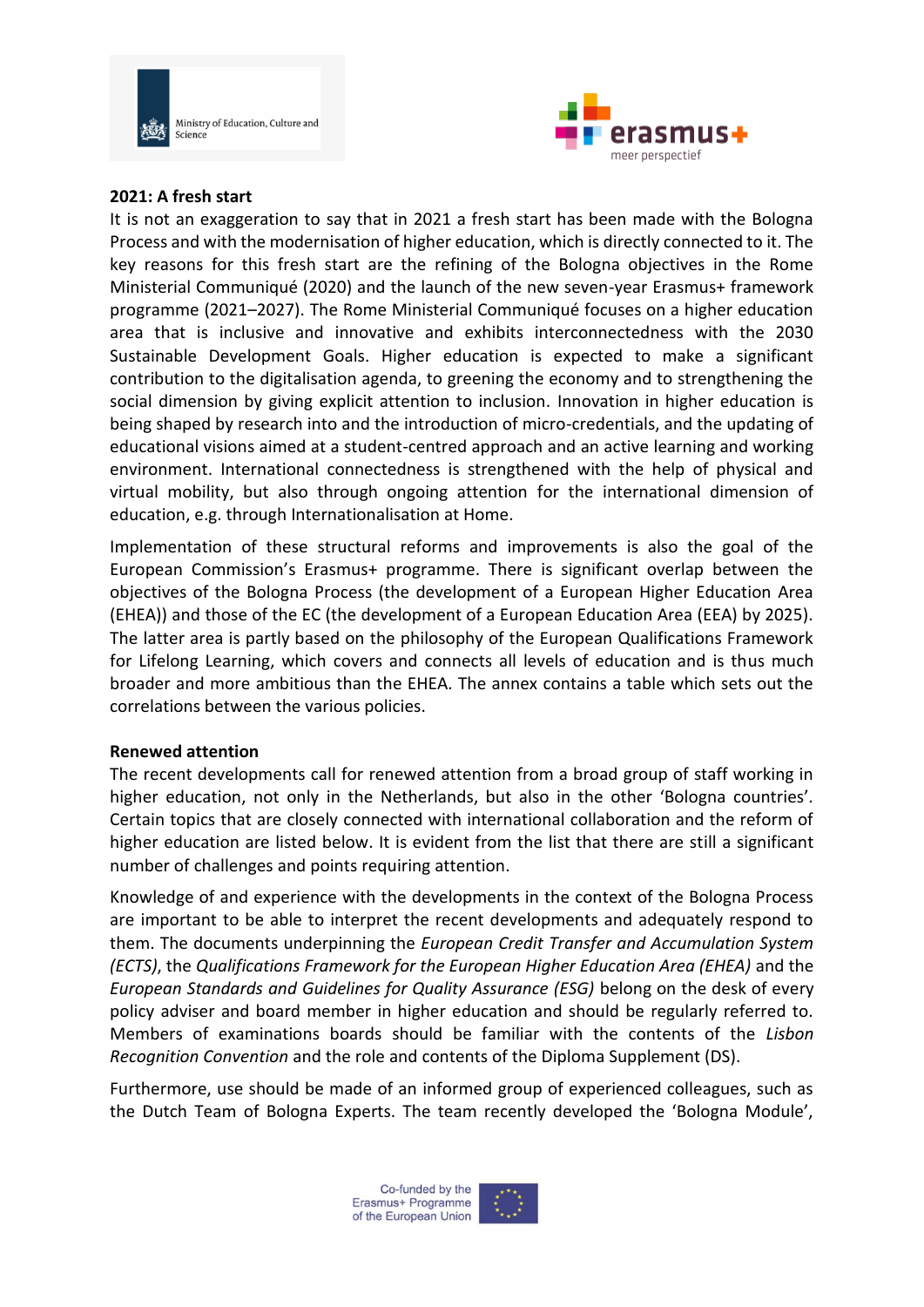



which offers interested parties an opportunity to learn about various aspects of the Bologna Process.

Below, we examine a number of key topics in detail. We hope this will clarify the correlations between different political and social themes and highlight the points that deserve attention from policy advisers within the Ministry of Education, Culture and Science, the associations representing the universities and universities of applied sciences (VSNU and VH), and higher education institutions, i.e. management at all levels, policy staff, lecturers and students.

### **1. The role of the Erasmus+ programme and the Erasmus Charter for Higher Education**

The Erasmus Charter for Higher Education (ECHE) was introduced at the start of the previous Erasmus+ programme (2014-2021). Holding an ECHE was a prerequisite for higher education institutions to be able to participate in the Erasmus+ Programme. When the new Erasmus+ programme (2021–2027) was launched, all higher education institutions once again had to apply for an ECHE.

The ECHE should be seen as a kind of quality label, since it gives the EC certainty that a higher education institution in a so-called programme country can be deemed capable of successfully performing international collaboration activities as part of the Erasmus+ programme. The ECHE lists a set of principles with which an educational institution that wishes to receive an Erasmus+ grant must comply.

By including a number of agreements in the ECHE (e.g. agreements regarding the use of Bologna tools) the implementation of the Bologna Process within higher education institutions is fostered. The latest version of the ECHE contains a number of new elements, such as digitalisation, inclusion and sustainability.

Relevant documents:

• *Erasmus Charter for Higher Education 2021-2027 Guidelines:* [https://ec.europa.eu/programmes/erasmus-plus/resources/documents/erasmus](https://ec.europa.eu/programmes/erasmus-plus/resources/documents/erasmus-charter-higher-education-2021-2027-guidelines_en)[charter-higher-education-2021-2027-guidelines\\_en](https://ec.europa.eu/programmes/erasmus-plus/resources/documents/erasmus-charter-higher-education-2021-2027-guidelines_en)

- Within higher education institutions there is still insufficient awareness of the commitments that are made when an ECHE is signed.
- If a higher education institution does not comply with the requirements set out in the ECHE, the National Agency Erasmus+ does not have the power to take away the ECHE from the higher education institution, which would make further participation in the Erasmus+ programme impossible.
- The implementation of the *European Credit Transfer and Accumulation System (ECTS)* is still not complete. In the Netherlands, although the use of ECTS credits is embedded in the Higher Education and Research Act, other components of ECTS, such as the ECTS Course Catalogue and use of ECTS Grading Tables, have not yet been implemented and/or correctly implemented.

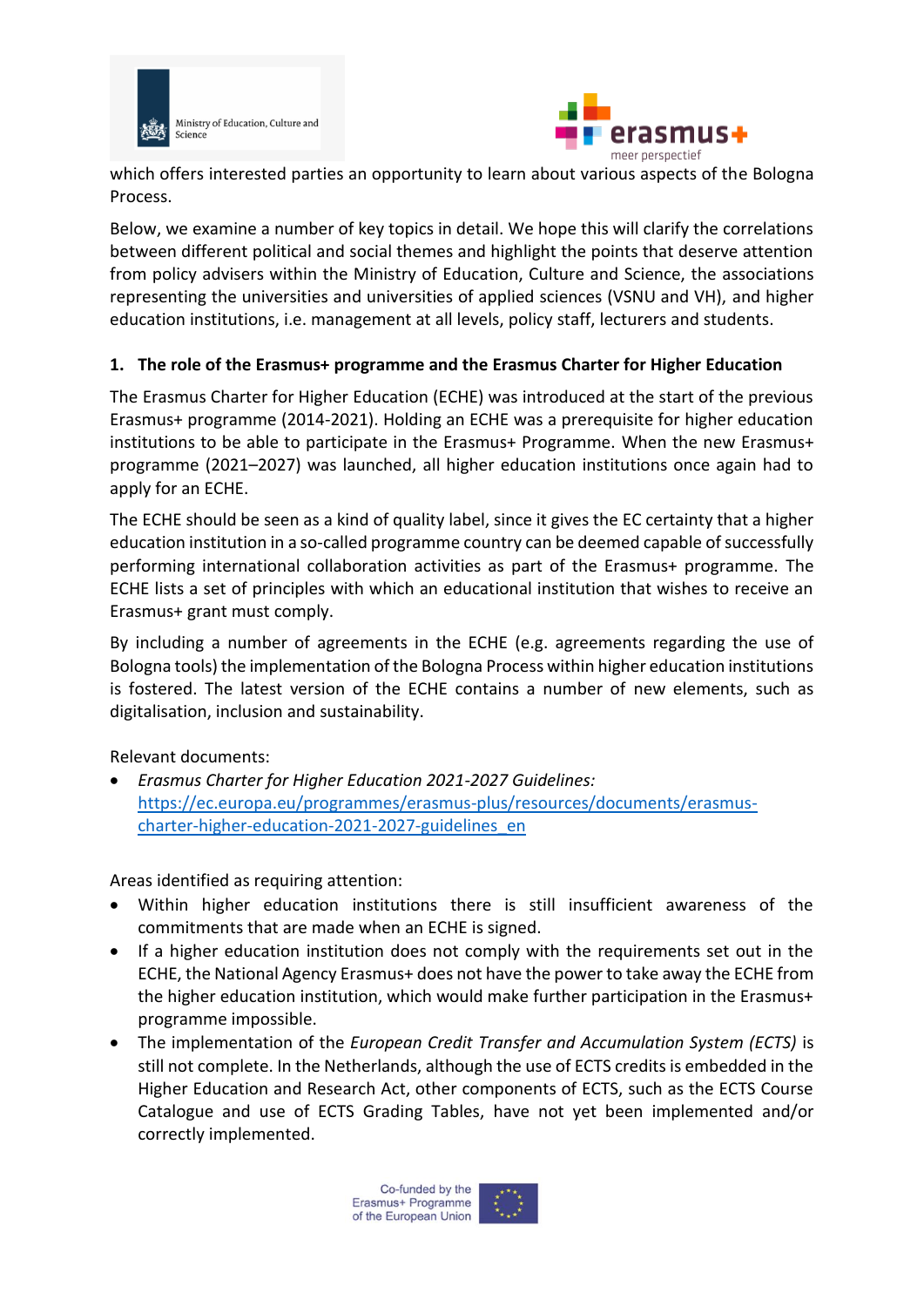



### **2. European Credit Transfer and Accumulation System (ECTS)**

ECTS was first developed as a transfer system (from 1989 onwards), but since 2005 it has become a fully-fledged transfer and accumulation system that forms one of the core components of the European higher education reform process. Developed by the European Commission in collaboration with higher education experts, it has been a formal tool in the Bologna Process and the EHEA since 2015.

ECTS is based on the average student workload in relation to the intended and achieved learning outcomes. The system has a number of key features that also form the basis for the system used in the Netherlands.

• *ECTS credits*

In ECTS a full-time academic year comprises 1,500–1,800 hours, or 25 to 30 hours for every ECTS credit. The Dutch Higher Education and Research Act states that an academic year represents 1,680 hours and that 1 ECTS credit is equivalent to a workload of 28 hours.

In the Netherlands, the terms EC or European Credit are often used to refer to ECTS credits. This term is incorrect and may lead to confusion in an international context.*ECTS Course Catalogue*

The ECTS Course Catalogue describes the full range of education offered by a higher education institution, with three levels of information: a) Information about the institution; b) Information about the study programmes offered by the institution; and c) Information on the individual learning units that make up the study programmes.

ECTS Course Catalogues are published on institutions' websites and are therefore accessible to everyone. The information in ECTS Course Catalogues is provided in a widely-spoken language (usually English) in addition to the national language.

• *ECTS Grading Tables*

ECTS Grading Tables provide an overview of the statistical distribution of study results awarded to students in a specific discipline over a specific period. The purpose of ECTS Grading Tables is to provide insight into the grading culture of an institution or programme. ECTS Grading Tables can also be used for the conversion of grades.

Relevant document:

• *ECTS Users' Guide* [https://op.europa.eu/nl/publication-detail/-/publication/da7467e6-8450-11e5-b8b7-](https://op.europa.eu/nl/publication-detail/-/publication/da7467e6-8450-11e5-b8b7-01aa75ed71a1) [01aa75ed71a1](https://op.europa.eu/nl/publication-detail/-/publication/da7467e6-8450-11e5-b8b7-01aa75ed71a1)

- Correct formulation of learning outcomes at the programme level and the learning unit level (see also 4. Qualification Frameworks).
- Inclusion of all programme learning outcomes in the Diploma Supplement.
- Different workloads/lengths of Bachelor and Master programmes (first and second cycle).
- Flexibility of study programmes (see also 9. Micro-credentials).
- Design of the ECTS Course Catalogue and the language to be used

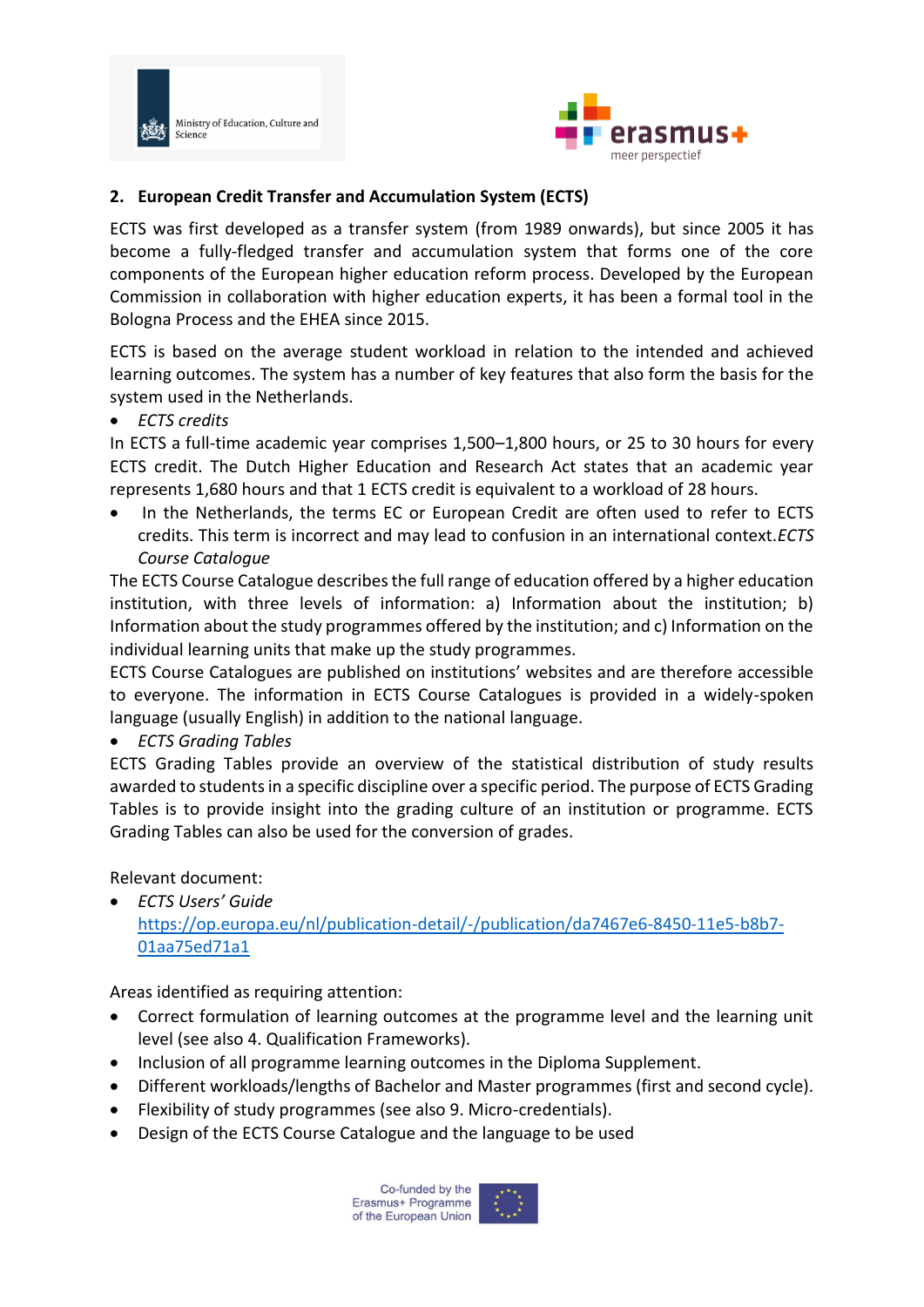



- Comparable and balanced workloads
- Use of ECTS for grade conversion

### **3. Mobility: Physical and Virtual**

Physical mobility of students and staff has since 1987 been supported by the original Erasmus programme and its successors. Although the Erasmus programme has been an overwhelming success in terms of its societal impact as a result of the significant numbers of students who completed part of their degree in another country (by studying at a partner institution abroad or by doing a work placement or traineeship abroad), the mobility numbers originally envisaged have never been reached. This is not surprising, since the percentage of students expected to incorporate international experience into their degree was extremely ambitious.

Although mobility has become an integral part of higher education in Europe, there is also interest in the idea of gaining 'international experience' while remaining at the 'home' institution. This is known as 'Internationalisation at Home'. Internationalisation is closely linked to the development of knowledge and understanding of and respect for other cultures. This applies to other countries, but also to the unifying European ideas and ideals: that we live alongside each other in a multicultural society.

Concerns about sustainability and the development of a green economy, as well as the recent Covid-19 experiences, have given 'Internationalisation at Home' new momentum. This applies both to physical international classrooms and to their digital counterparts. Interesting initiatives have been and are continuing to be developed.

Relevant documents:

- Nuffic's Internationalisation at Home pages: [Internationalisation at home in het hoger](https://www.nuffic.nl/onderwerpen/internationalisation-home/internationalisation-home-in-het-hoger-onderwijs)  [onderwijs | Nuffic:](https://www.nuffic.nl/onderwerpen/internationalisation-home/internationalisation-home-in-het-hoger-onderwijs) https://www.nuffic.nl/onderwerpen/internationalisationhome/internationalisation-home-in-het-hoger-onderwijs)
- KA3 Erasmus+ Forward-Looking Cooperation Project EVOLVE Evidence-Based Online Learning through Virtual Exchange: [https://evolve-erasmus.eu\)](https://evolve-erasmus.eu/)

- The sharing of knowledge with regard to new initiatives in the area of 'Internationalisation at Home', international classrooms and blended and virtual exchanges deserves ongoing attention.
- Professionalisation of staff with regard to the above topics.

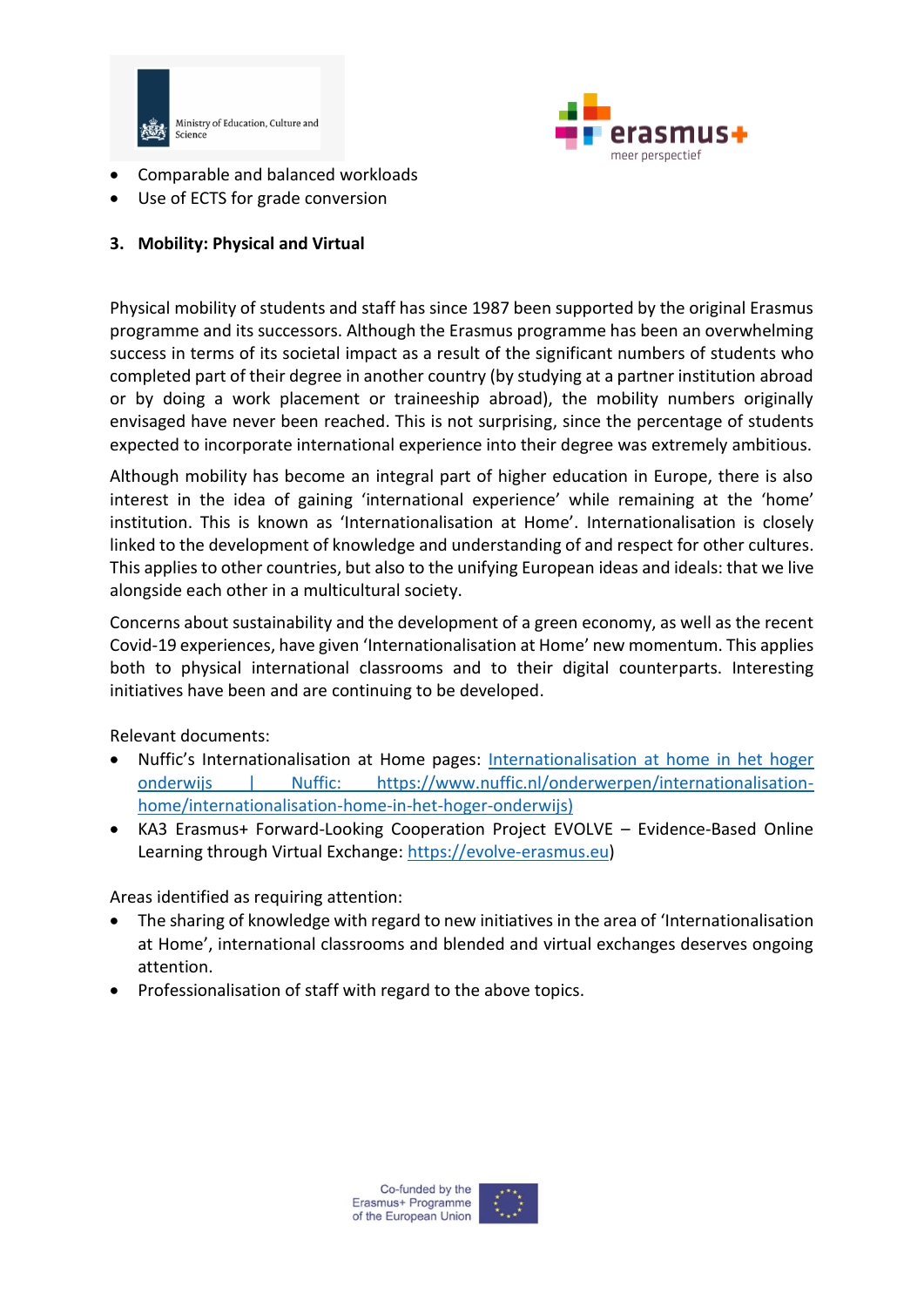



### **4. Qualifications Frameworks**

The qualifications frameworks form the basis for the European Higher Education Area and for related reforms. There are overarching European frameworks, national frameworks, sectoral frameworks and discipline-specific frameworks.

There are two overarching frameworks in Europe: the Qualifications Framework for the European Higher Education Area, which was the result of the Bologna Process and which is based on the Dublin Descriptors, and the European Qualifications Framework for Lifelong Learning created by the European Commission, which covers all levels of education. Each framework is underpinned by a different philosophy. The first is based on stand-alone descriptors with a focus on the educational process, comprising five dimensions that apply to Associate, Bachelor and Master degrees. These dimensions are: (1) Knowledge and understanding; (2) Applying knowledge and understanding; (3) Gathering and assessing information; (4) Communication; and (5) Lifelong learning skills.

In the second framework, the descriptors build on those for earlier levels and focus on the outcomes of the learning process. The framework makes a distinction between three types of descriptors: knowledge, skills, and responsibility and autonomy, the latter being the highest level of competence. Qualifications frameworks are important because they form the basis for formulating and monitoring programme learning outcomes and the outcomes of individual learning units, including micro-credentials. In that respect the sectoral frameworks, but more particularly the discipline-specific frameworks, are especially important. These frameworks are an essential tool for formulating programme learning outcomes. They were drafted by international groups of subject specialists. The Erasmus+ project CALOHEE contains examples of qualifications frameworks as well as templates.

Relevant documents:

- *Qualifications Framework for the European Higher Education Area: http://ecahe.eu/w/index.php/Framework\_for\_Qualifications\_of\_the\_European\_Higher\_E ducation\_Area*
- *European Qualifications Framework for Lifelong Learning:*
- *Measuring and Comparing Achievements of Learning Outcomes in Higher Education in Europe:* https://www.calohee.eu.

- In higher education institutions, knowledge about qualifications frameworks, both the overarching European frameworks and the national frameworks, is mostly limited to a small group of staff.
- How can the usefulness and necessity of the qualifications frameworks become more widely known among a broad group of lecturers and course developers?
- The role of qualifications frameworks at a discipline/programme level is still not sufficiently recognised. This relates in particular to the benchmark statements produced by the Quality Assurance Agency in the United Kingdom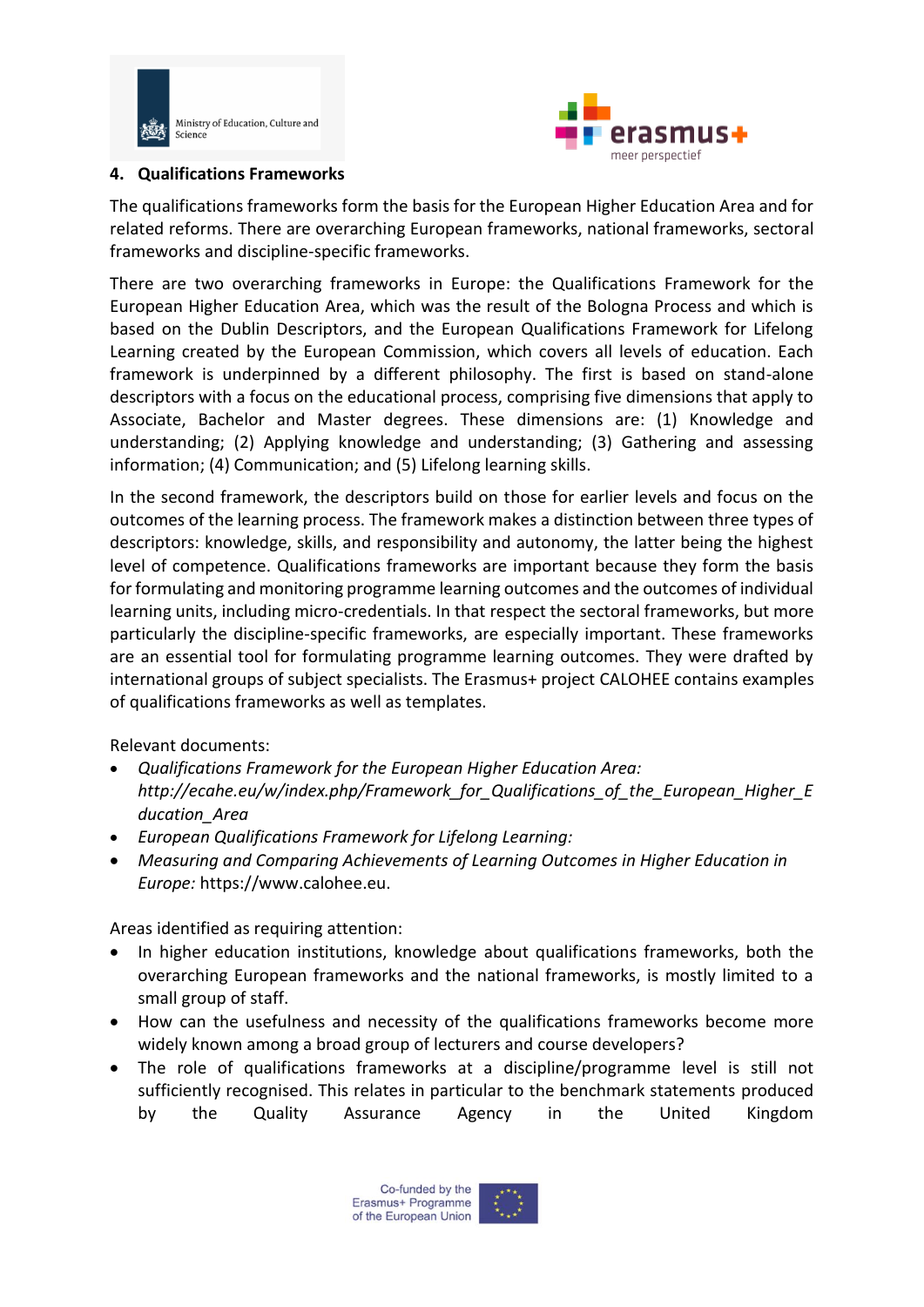



[\(https://www.qaa.ac.uk/docs/qaa/subject-benchmark-statements/subject-benchmark](https://www.qaa.ac.uk/docs/qaa/subject-benchmark-statements/subject-benchmark-statements.pdf?sfvrsn=1656ff81_41)[statements.pdf?sfvrsn=1656ff81\\_41\)](https://www.qaa.ac.uk/docs/qaa/subject-benchmark-statements/subject-benchmark-statements.pdf?sfvrsn=1656ff81_41) and the Tuning / CALOHEE reference documents.

#### **5. Internal and External Quality Assurance**

The development of trust between higher education institutions is considered critical for international collaboration. To build a solid foundation for that trust, tools have been developed to ensure that education  $-$  programmes and learning units  $-$  meets minimum standards. The key document in this respect is the Bologna tool *European Standards and Guidelines for Quality Assurance (ESG)*. It draws a distinction between internal and external quality assurance. Quality assurance bodies and higher education institutions are expected to implement the ESG as part of the Bologna Process.

The Netherlands uses a complex external quality assurance system that combines institutional accreditation with programme accreditation. This puts it in a unique position in an international context.

Relevant document:

• *European Standards and Guidelines for Quality Assurance: https://www.enqa.eu/wpcontent/uploads/2015/11/ESG\_2015.pdf*

Areas identified as requiring attention:

- Clear description of how quality assurance is organised within an institution and at a programme level. Transparency with regard to quality assurance tools and outcomes deserves ongoing attention.
- Although for the Netherlands it can be assumed that the ESG are being implemented, the same cannot be said for many other European countries, at least not comprehensively. This puts pressure on the recognition of programme components completed elsewhere.
- Preventing quality assurance from leading to a bureaucratic process. This means that there should always be a healthy balance between costs and benefits.
- Making sure quality assurance is not a paper exercise, but instead clearly adds value to the tasks of maintaining and potentially improving educational quality.
- Ensuring students can contribute to developing and improving programmes.
- Adequate quality assurance with regard to work-based learning. See 11. Work-Based Learning.

### **6. Automatic Recognition of Student Performance**

On 26 November 2018, the EU member states accepted an EU Council Recommendation on promoting automatic mutual recognition of higher education and upper secondary education and training qualifications and the outcomes of learning abroad.

Recognition of study programmes (or components of programmes, such as modules or units) successfully completed elsewhere is a key area for attention in the context of the internationalisation of education. This is to prevent inappropriate barriers from being raised or the creation of unnecessary delays in study completion.

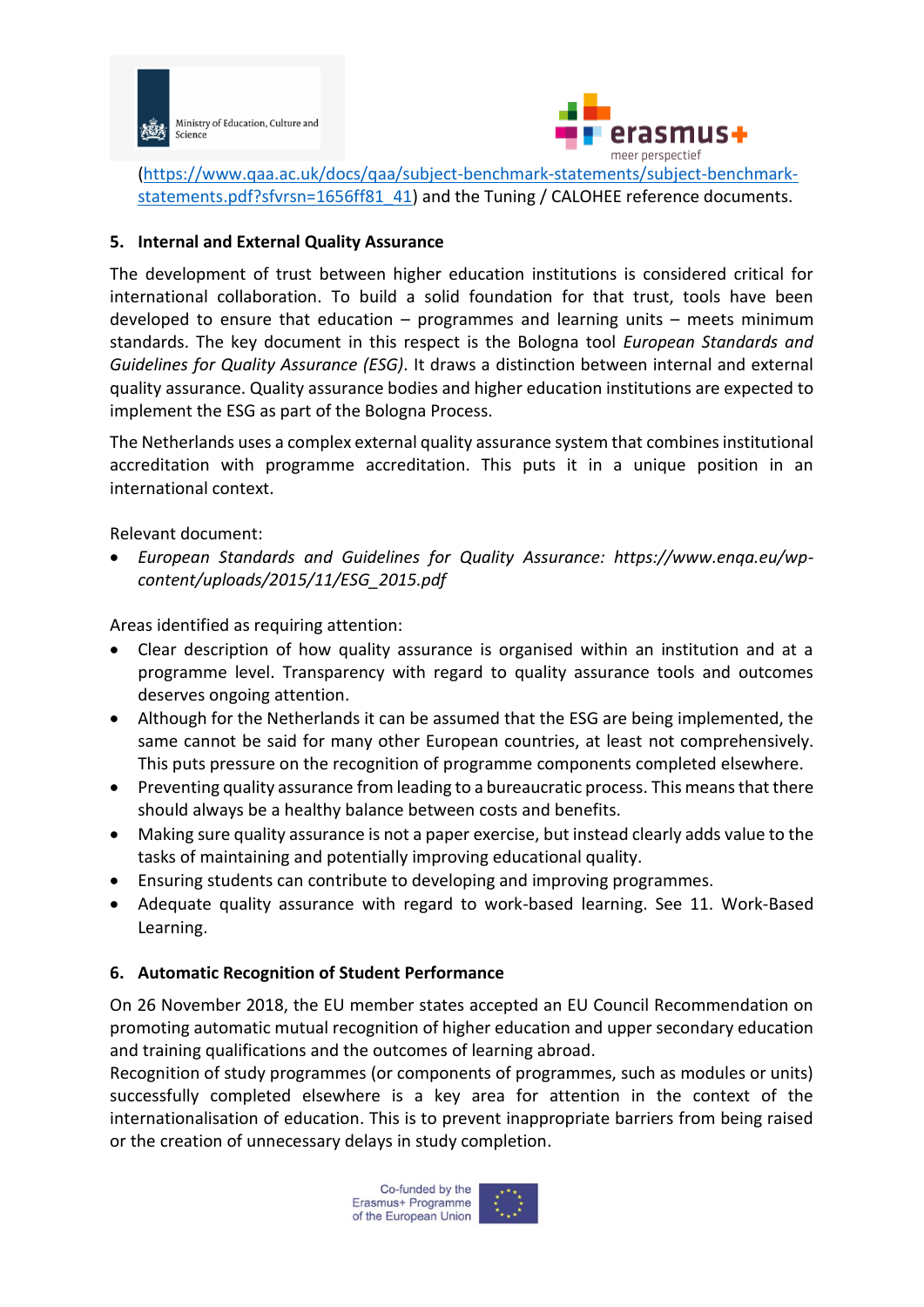



The EC's policy documents talk about automatic recognition, which can give the impression that the higher education institutions concerned have little or no control over this process. This is not correct. In the context of the Bologna Process, it has been agreed that, in principle, Bachelor programmes give access to Master programmes, and Master programmes give access to Doctoral programmes. However, this does not alter the fact that additional requirements may be imposed, such as substantive requirements, and/or that selection processes may be put in place. This applies to both national and international exchanges.

In relation to international exchanges for certain periods of study, the term 'automatic' refers to honouring past agreements regarding education completed elsewhere. To that end, learning agreements (see ECTS) are drafted and signed by the parties concerned. A learning agreement forms the basis for a Transcript of Records, which is issued at the end of the mobility period.

Relevant documents:

- *Lisbon Recognition Convention* (1997): [https://www.coe.int/en/web/higher-education-and](https://www.coe.int/en/web/higher-education-and-research/lisbon-recognition-convention)[research/lisbon-recognition-convention](https://www.coe.int/en/web/higher-education-and-research/lisbon-recognition-convention)
- *The European Recognition Manual for Higher Education Institutions. Practical guidelines for credential evaluators and admissions officers to provide fair and flexible recognition of foreign degrees and studies abroad.* Second edition 2016: [https://www.enic](https://www.enic-naric.net/fileusers/8220_European%20Recognition%20Manual%20Second%20Edition%20FIN.pdf)[naric.net/fileusers/8220\\_European%20Recognition%20Manual%20Second%20Edition%2](https://www.enic-naric.net/fileusers/8220_European%20Recognition%20Manual%20Second%20Edition%20FIN.pdf) [0FIN.pdf](https://www.enic-naric.net/fileusers/8220_European%20Recognition%20Manual%20Second%20Edition%20FIN.pdf) )
- *The Triangle of Automatic Recognition* (NUFFIC, February 2020): <https://www.nuffic.nl/en/publications/triangle-automatic-recognition>

- Within the Erasmus programme, automatic recognition is a pressure point in relation to student exchanges. The situation in the Netherlands compares favourably with that in many other countries, but that does not change the fact that this is an area of concern at the European level, and an issue that Dutch institutions may face.
- International recognition of professional qualifications is not uniformly carried out in accordance with the agreements made in the Lisbon Recognition Convention.
- Inclusion in the Diploma Supplement of courses completed at other institutions, along with the grades obtained.
- Positioning of the one-year Master programme (60 ECTS credits) in the international higher education context. Practice shows that in many countries, one-year Master programmes do not give access to a Doctoral/PhD programme.

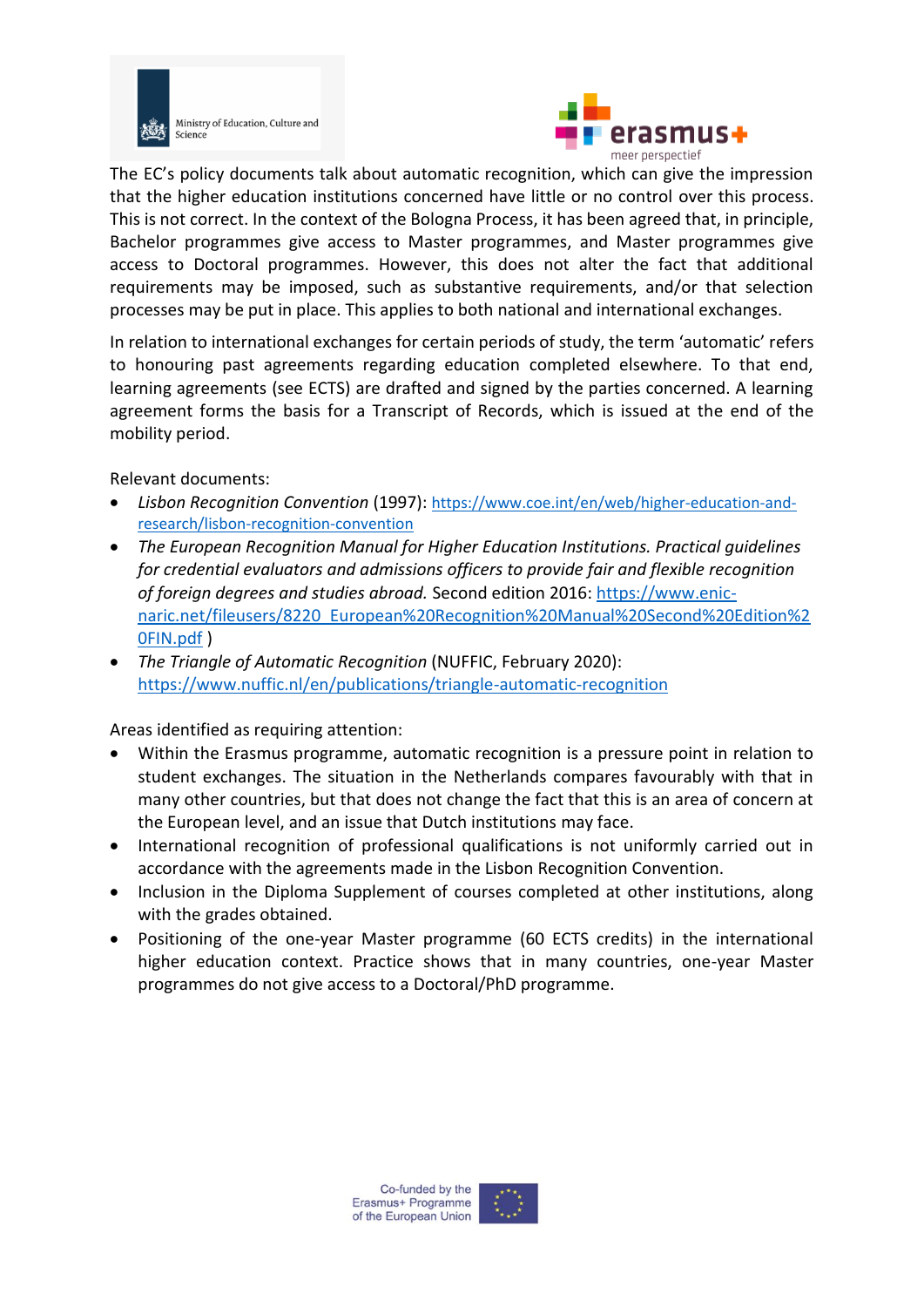



#### **7. Doctorate/PhD in the European context**

Within the Bologna Process / the European Higher Education Area (EHEA), the Doctorate/PhD is defined as the third cycle. Internationally, as well as within Europe, there are major differences in interpretation which 22 years of the Bologna Process have been unable to resolve. The biggest difference has to do with status. In 2005, it was decided that it would be best to define 'Doctoral candidates' as 'early-stage researchers', who should be recognised as "professionals – with commensurate rights – who make a key contribution to the creation of new knowledge".

The formal length of a Doctoral programme differs from country to country, but is usually three to four years; the average time taken to complete a Doctoral programme/thesis in Europe is 4.5 years. The position and status of the Doctorate is also different in different countries. The above definition allows both the status of PhD candidates as students and as employees.

Both 'recognition' and 'mobility' are important elements of Doctoral programmes, which always include a teaching and research component. The vast majority of programmes offered by Doctoral schools include a mobility component.

Within the higher professional education sector, there have been experiments with a 'University of Applied Sciences Professional Doctorate'. In the Netherlands, this process has started with a number of pilots. It goes without saying that these pilots will make an effort to ensure rigorous implementation of the Bologna agreements.

Setting up and implementing Doctoral programmes is an important element of the European Higher Education Area. This was the reason behind the tenth action point of the Bologna Process, which calls for good coordination between the European Higher Education Area and the European Higher Research Area.

Relevant documents:

- Conclusions of the Bologna Seminar on Doctoral Programmes for the European Knowledge Society[: https://eua.eu/resources/publications/626:salzburg-2005-](https://eua.eu/resources/publications/626:salzburg-2005-–-conclusions-and-recommendations.html)– [conclusions-and-recommendations.html.](https://eua.eu/resources/publications/626:salzburg-2005-–-conclusions-and-recommendations.html)
- Study by the European University Association, published in 2019 on the basis of a survey conducted among educational institutions in 2018: [https://eua.eu/downloads/publications/online%20eua%20cde%20survey%2016.01.2019](https://eua.eu/downloads/publications/online%20eua%20cde%20survey%2016.01.2019.pdf) [.pdf](https://eua.eu/downloads/publications/online%20eua%20cde%20survey%2016.01.2019.pdf)
- *The European Council for Doctoral Candidates and Junior Researchers*. The council is an official partner of the Bologna Process: [http://eurodoc.net](http://eurodoc.net/)
- *EUA Council for Doctoral Education* The council has provided a platform for consultation and coordination since 2008: [https://eua-cde.org](https://eua-cde.org/)

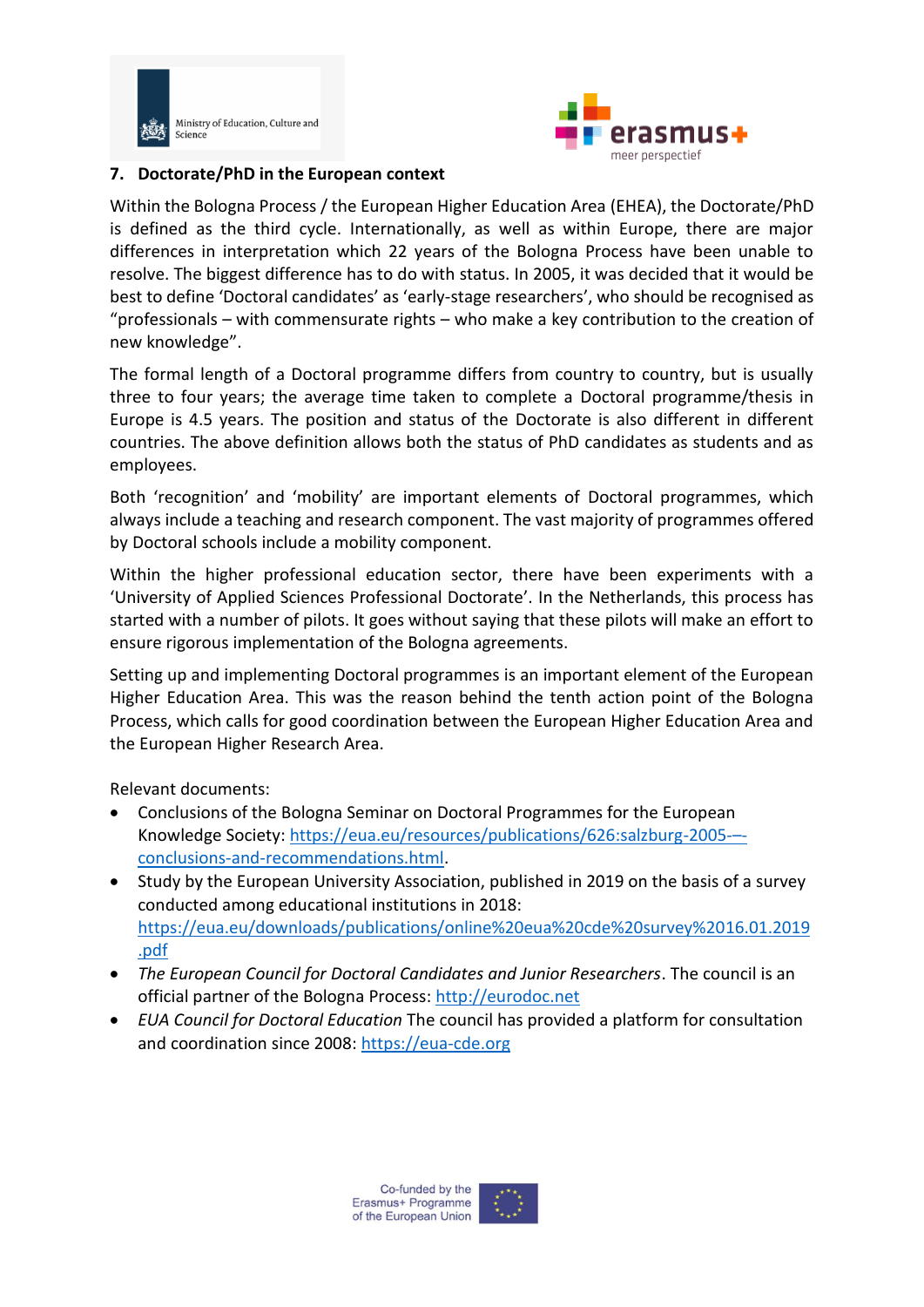



Areas identified as requiring attention:

- Difference in the length and nature of the programmes at a national and international level
- Use of ECTS credits
- Implementation of Professional Doctorate programmes that comply with the European directives
- Structure of the programmes, incl. the scope of the teaching component (delivering lectures)
- Conditions for admission
- Quality assurance systems for Doctoral research
- Organisation and awarding of international joint Doctoral degrees

### **8. Joint study programmes and national and international joint degrees**

Joint programmes are an important component of intensive collaboration between higher education institutions. There are many forms of joint programmes between two or more higher education institutions, which can include jointly-awarded diplomas, as is the case for Joint Degree Programmes, Double Degree Programmes and Dual Degree Programmes.

Joint degree programmes are the most intensive forms of collaboration between higher education institutions. Joint degree programmes can be offered at both a national and an international level. They result in one single diploma, signed by the awarding institutions. A joint Diploma Supplement is also issued. An accreditation and quality assurance programme has been developed for these programmes, which has been validated by the 49 countries involved in the Bologna Process. It is called the European Approach for Quality Assurance of Joint Programmes. This model may be developed further into a European Recognition and Quality Assurance System. The feasibility of such a development will be investigated over the next few years. A key catalyst for international Joint Degree Programmes is the Erasmus Mundus Joint Master Degrees (EMJMDs).

Relevant document:

• European Approach for Quality Assurance of Joint Programmes: <https://www.eqar.eu/kb/joint-programmes/>

- Clarity around terminology and consistent use of terminology. The terms Joint Programme, Joint Degree Programme, Double Degree Programme, and Dual Degree Programme are used interchangeably. There is insufficient clarity about the differences.
- A lack of knowledge, and insufficient sharing of knowledge, with regard to the advantages and disadvantages of choosing a specific form of collaboration.
- Although European agreements have been made about promoting the organising of joint programmes and the awarding of joint degrees, in many countries the relevant laws and regulations have not yet been amended to accommodate this kind of programme. Many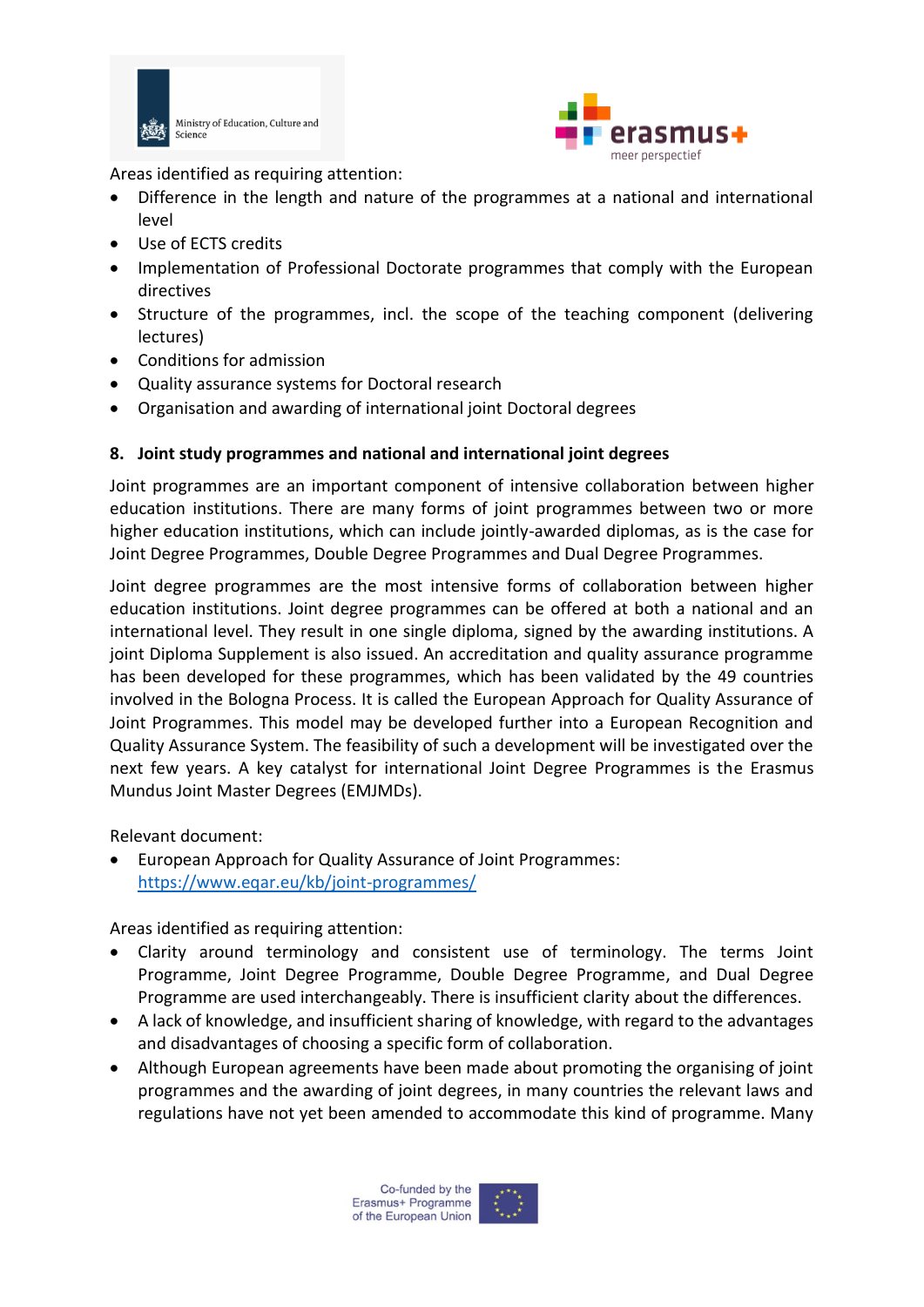



EU member states still impose restrictions on the issuing of joint degrees and the associated diplomas issued on behalf of the awarding institutions.

- The additional costs involved in joint degree programmes are not reimbursed at a national level. This restricts the further development of such programmes.
- Within higher education institutions, knowledge about and experience with the European Approach for Quality Assurance of Joint Programmes is still absent or limited.

### **9. Micro-credentials**

The higher education sector is currently giving a great deal of attention to the phenomenon of micro-credentials and their certification via 'batches'. Micro-credentials should be viewed in the context of a renewed interest in lifelong learning.

The Flemish government initiated the MICROBOL project to try to understand the significance of micro-credentials for the Bologna Process as well as the associated challenges. MICROBOL stands for 'Micro-credentials linked to the Bologna key commitments', and the project has identified "whether and how the existing Bologna tools can be used and/or need to be adapted to be applicable to micro-credentials". This has resulted in a set of recommendations.

With the support of an ad hoc working group, the EC has developed a European Approach to Micro-Credentials. According to the EC, this approach will help "to open up learning opportunities to citizens and strengthen the role of higher education and vocational education and training institutions in lifelong learning."

Relevant documents:

- MICROBOL project: [https://microcredentials.eu](https://microcredentials.eu/)
- MICROBOL recommendations: [https://microcredentials.eu/wp](https://microcredentials.eu/wp-content/uploads/sites/20/2021/07/MICROBOL-Recommendations-1.pdf)[content/uploads/sites/20/2021/07/MICROBOL-Recommendations-1.pdf](https://microcredentials.eu/wp-content/uploads/sites/20/2021/07/MICROBOL-Recommendations-1.pdf)
- *A European approach to micro-credentials. Output of the Micro-credentials higher education consultation group: final report* (2021): [https://op.europa.eu/en/publication](https://op.europa.eu/en/publication-detail/-/publication/7a939850-6c18-11eb-aeb5-01aa75ed71a1)[detail/-/publication/7a939850-6c18-11eb-aeb5-01aa75ed71a1.](https://op.europa.eu/en/publication-detail/-/publication/7a939850-6c18-11eb-aeb5-01aa75ed71a1) The report is currently serving as the basis for a consultation process: [https://ec.europa.eu/education/education-in-the-eu/european-education-area/a](https://ec.europa.eu/education/education-in-the-eu/european-education-area/a-european-approach-to-micro-credentials_en)[european-approach-to-micro-credentials\\_en](https://ec.europa.eu/education/education-in-the-eu/european-education-area/a-european-approach-to-micro-credentials_en)

Areas identified as requiring attention:

• Institutions are looking into offering micro-credentials, particularly for people already in the workforce, but are primarily looking at the issue from a regional perspective; so far, the international perspective and the international research on this topic has not been widely acknowledged.

### **10. European Universities Initiative**

The idea of creating a small number of European universities was initiated in 2017 by French president Emmanuel Macron. The initiative has since been embraced by the European Commission, which sees it as an opportunity to further its own agenda of greater collaboration

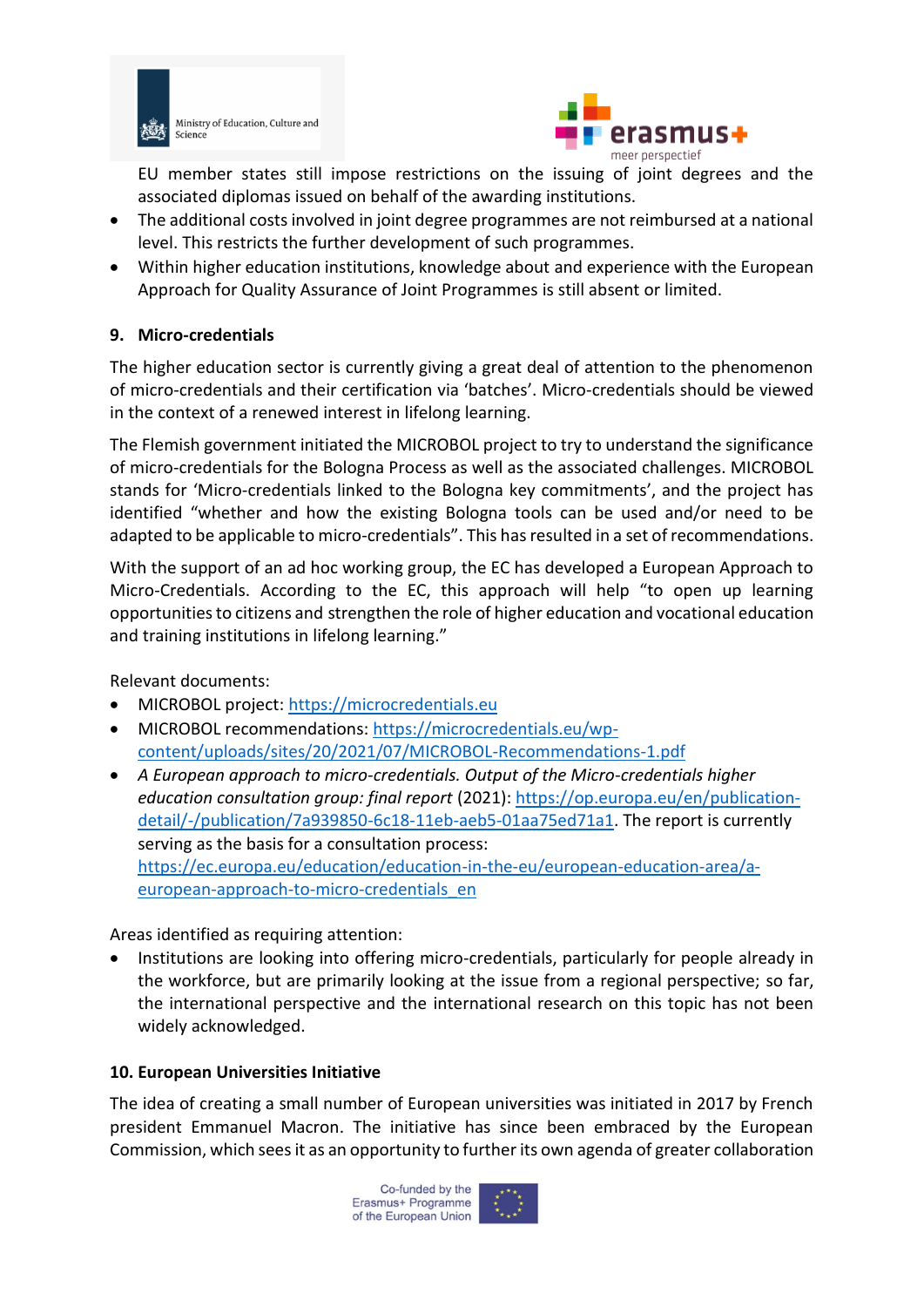



between higher education institutions within the EU. This should not only improve the competitive position of the European higher education sector compared with other continents, but should also contribute to innovation.

In the words of the European Commission: *"European Universities are transnational alliances that will become the universities of the future, promoting [European values](https://ec.europa.eu/education/education-in-the-eu/council-recommendation-on-common-values-inclusive-education-and-the-european-dimension-of-teaching_en) and identity, and revolutionising the [quality](https://ec.europa.eu/education/policies/higher-education/relevant-and-high-quality-higher-education_en) and [competitiveness](https://ec.europa.eu/education/policies/international-cooperation/making-eu-more-attractive-foreign-students_en) of European higher education."*

The European Universities initiative is part of the Erasmus+ programme and is seen as a flagship initiative that should contribute to the creation of a European Education Area (EEA). According to the EC, the primary goal "of this initiative is to bring together a new generation of creative Europeans able to cooperate across languages, borders and disciplines to address societal challenges and skills shortages faced in Europe."

To date, in particular research universities within the EU have used this initiative to give their alliances/consortia a distinct profile.

Relevant document:

• [https://ec.europa.eu/education/education-in-the-eu/european-education](https://ec.europa.eu/education/education-in-the-eu/european-education-area/european-universities-initiative_en)[area/european-universities-initiative\\_en](https://ec.europa.eu/education/education-in-the-eu/european-education-area/european-universities-initiative_en)

Areas identified as requiring attention:

- Participation in this initiative by research universities in particular; underrepresentation of the higher professional education sector (both nationally and internationally). Either the universities of applied sciences must be given a chance to catch up, or a two-tier system of the haves and the have-nots will emerge. As an example, the consortia of European Universities are offered more opportunities to apply for European grants.
- Structural funding of European Universities and the consequences when funding is not available.

Confusion with regard to the contribution to the development of higher education in general. How will institutions that do not participate in a European University benefit from or be hindered by these developments?

### **11. Work-Based Learning (WBL) in Higher Education**

The purpose of work-based learning is to optimise the preparation of students to play an active role in the labour market. The immediate trigger for the initiative was the 'skills gap' that emerged from (and is still being explored in) research by multiple parties, including the EC itself, consultancy firms, the OECD and the World Economic Forum. All of this research showed that most students were not adequately prepared for the labour market.

Work-based learning can be distinguished from other forms of active preparation for the labour market, such as a work placement to gain experience of professional practice (as part of the study programme), a traineeship (a supplementary, structured course) – intended as explicit preparation for a specific professional sector after completion of a higher education study programme – and entrepreneurship.

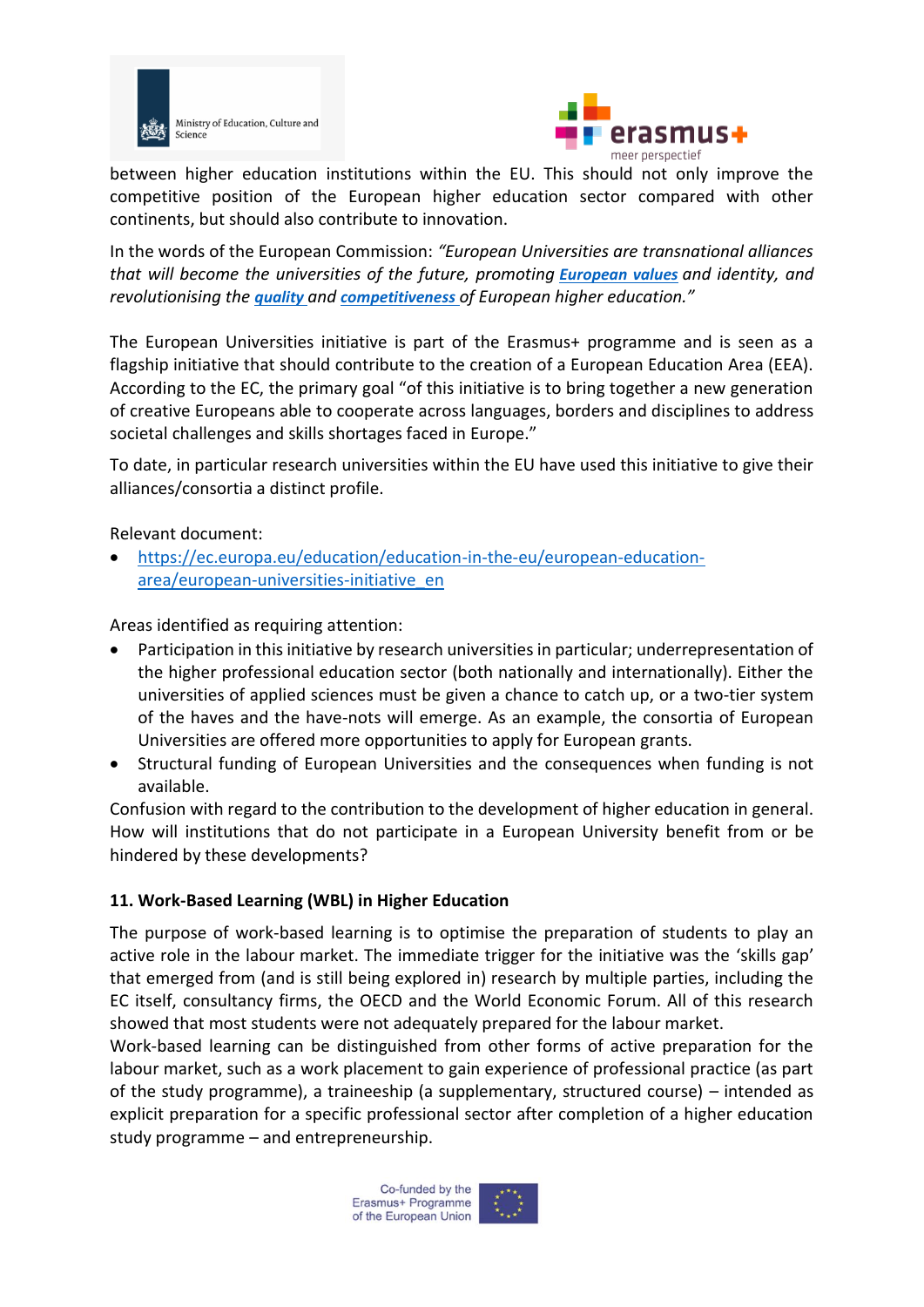

Ministry of Education, Culture and Science



For universities of applied sciences in the Netherlands, active preparation for the labour market is a structural part of all degree programmes. This is usually also the case for degree programmes offered by universities of applied sciences in other European countries.

It applies to a lesser extent to many programmes at research universities. The added value of work-based learning in this sector is not always sufficiently recognised as part of an academic learning process. This is entirely due to insufficient knowledge and experience within research universities with regard to the contribution work-based learning can make. There is also a lack of familiarity with models for work-based learning that have been developed within various Erasmus+ Knowledge Alliance projects, such as the WEXHE project – *Integrating Entrepreneurship and Work Experience in Higher Education.* This project has produced summaries of generic learning outcomes connected to work-based learning. This material and material from similar projects, with which research universities are usually not familiar, could help strengthen not only the role of work-based learning within degree programmes, but also the potential labour market position of graduates. These projects also illustrate the roles and responsibilities of the organisations/companies that offer work placements and traineeships. Quality assurance for work-based learning has been identified internationally as an area requiring attention.

Relevant documents:

- *UK Quality Code, Advice and Guidance: Work-Based Learning:* <https://www.qaa.ac.uk/quality-code/advice-and-guidance/work-based-learning>
- WEXHE: Integrating Entrepreneurship and Work Experience in Higher Education: https://wexhe.eu

- Knowledge about work-based learning within research universities is still limited. The benefits for students, higher education institutions and employers of this form of education are not well known within research universities.
- Insufficient familiarity with the literature on the benefits of work-based learning, in research universities in particular.
- Insights and tools that have emerged from European projects, such as those developed by the Integrating Entrepreneurship and Work Experience in Higher Education project (WEXHE – https://wexhe.eu) are not being used, or are not being used enough.
- A reliable set of quality assurance tools, based on clearly-formulated learning outcomes, and formalised agreements based on a contract signed by all parties involved with regard to supervision and assessment.

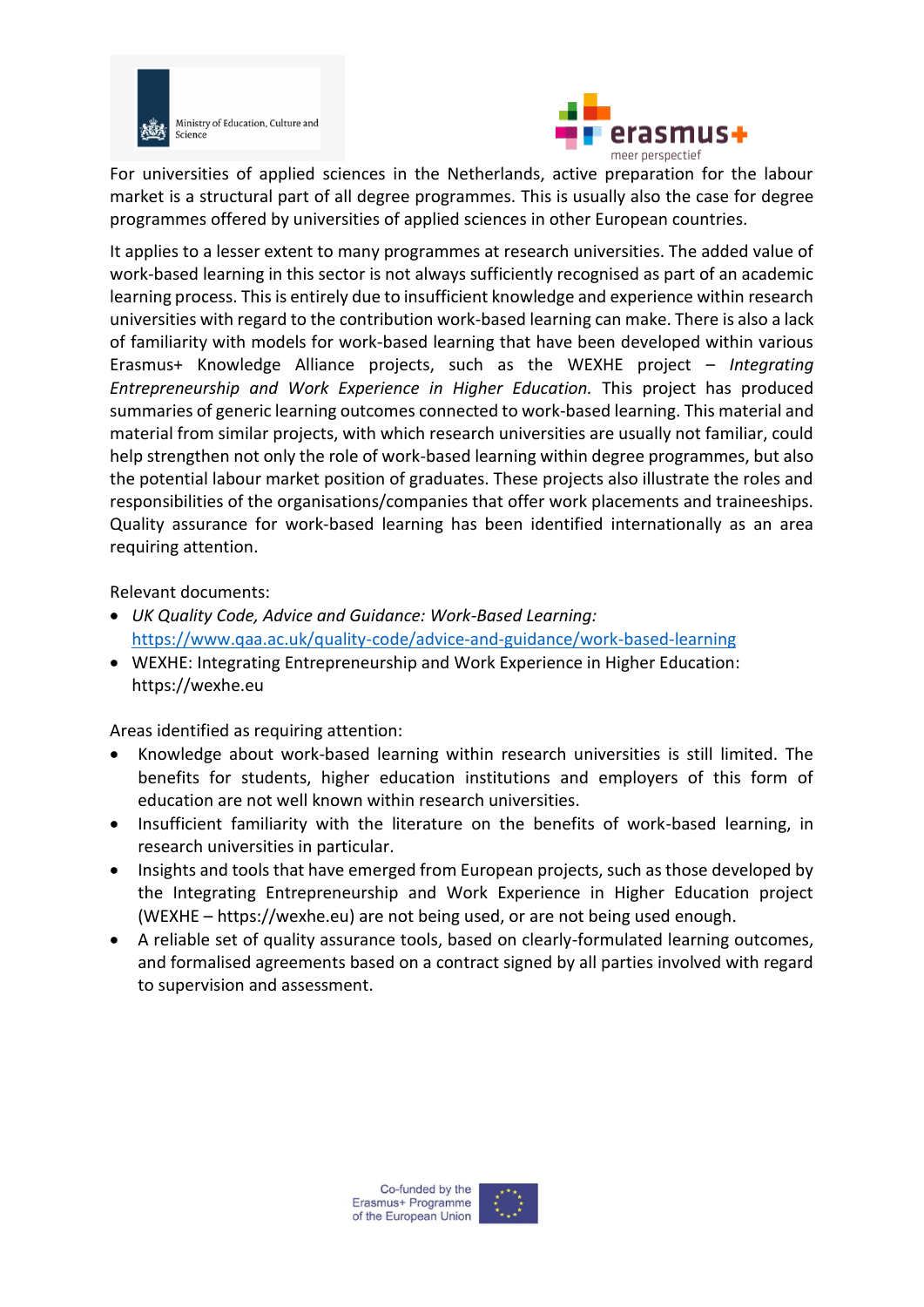



## **List of European Terms**

| Dutch term                        | <b>English term</b>                      | What is it/what are its aims?                                    | Who does it cover?                                                            |
|-----------------------------------|------------------------------------------|------------------------------------------------------------------|-------------------------------------------------------------------------------|
| Europa                            | Europe                                   | One of the seven continents; a                                   | 51 countries in Europe                                                        |
|                                   |                                          | geographical region                                              |                                                                               |
| Europese Unie (EU)                | European Union                           | Collaborative partnership in                                     | 27 countries are members of the EU                                            |
| Europese                          | (EU)<br>European Economic                | Europe<br>European internal market                               | EU plus Norway, Iceland and                                                   |
| Economische Ruimte                | Area (EEA)                               |                                                                  | Lichtenstein                                                                  |
| (EER)                             |                                          |                                                                  |                                                                               |
| Europese                          | European Free                            | Partnership to promote trade                                     | EU plus Norway, Iceland, Lichtenstein                                         |
| Vrijhandelsassociatie             | Trade Area (EFTA)                        | between EEA and non-EU                                           | and Switzerland                                                               |
| (EVA)                             |                                          | European countries                                               |                                                                               |
| Europese Commissie<br>(EC)        | European<br>Commission (EC)              | Helps shape the EU's strategy,<br>proposes EU laws and policies, | 27 commissioners led by a president,<br>runs directorates and agencies with a |
|                                   |                                          | monitors their implementation                                    | substantive focus.                                                            |
|                                   |                                          | and manages the budget. Also                                     |                                                                               |
|                                   |                                          | plays a role in supporting                                       |                                                                               |
|                                   |                                          | international development and                                    |                                                                               |
|                                   |                                          | aid. In the case of education, it<br>makes recommendations.      |                                                                               |
| Europese Raad (ER)                | European Council                         | Defines the EU's overarching                                     | Heads of state or government of the                                           |
|                                   |                                          | political direction and priorities.                              | 27 EU member states, the President                                            |
|                                   |                                          |                                                                  | of the European Council and the                                               |
|                                   |                                          |                                                                  | President of the European                                                     |
|                                   |                                          | Together with the European                                       | Commission                                                                    |
| <b>Europees Parlement</b><br>(EP) | European<br>Parliament                   | Council, responsible for                                         | Members chosen by voters in the EU<br>member states                           |
|                                   |                                          | adopting and amending                                            |                                                                               |
|                                   |                                          | legislative proposals, and                                       |                                                                               |
|                                   |                                          | making decisions about the EU                                    |                                                                               |
|                                   |                                          | budget.                                                          |                                                                               |
| Europese hoger<br>onderwijsruimte | European Higher<br><b>Education Area</b> | Bologna countries (countries<br>affiliated with the Bologna      | 49 countries, plus the European<br>Commission (Albania, Andorra,              |
|                                   | (EHEA)                                   | Process)                                                         | Armenia, Austria, Azerbaijan,                                                 |
|                                   |                                          |                                                                  | Belarus, Belgium, Bosnia and                                                  |
|                                   |                                          |                                                                  | Herzegovina, Bulgaria, Croatia,                                               |
|                                   |                                          |                                                                  | Cyprus, Czech Republic, Denmark,                                              |
|                                   |                                          |                                                                  | Estonia, Finland, France, Georgia,<br>Germany, Greece, Hungary, Iceland,      |
|                                   |                                          |                                                                  | Ireland, Italy, Kazakhstan, Latvia,                                           |
|                                   |                                          |                                                                  | Liechtenstein, Lithuania,                                                     |
|                                   |                                          |                                                                  | Luxembourg, Macedonia, Malta,                                                 |
|                                   |                                          |                                                                  | Moldova, Montenegro, the                                                      |
|                                   |                                          |                                                                  | Netherlands, Norway, Poland,                                                  |
|                                   |                                          |                                                                  | Portugal, Romania, Russia, San<br>Marino, Serbia, Slovakia, Slovenia,         |
|                                   |                                          |                                                                  | Spain, Sweden, Switzerland, Turkey,                                           |
|                                   |                                          |                                                                  | Ukraine, the United Kingdom and                                               |
|                                   |                                          |                                                                  | Vatican City).                                                                |
| Europese                          | <b>European Education</b>                |                                                                  |                                                                               |
| onderwijsruimte<br>Erasmus+ (E+)  | Area (EEA)<br>Erasmus+                   | EU-designed and financed                                         | Potentially, any country in the world.                                        |
|                                   |                                          | programme for education,                                         | The countries involved must be                                                |
|                                   |                                          | training, youth and sport                                        | recognised by the EU as partner                                               |
|                                   |                                          | $(2014 - 2020)$                                                  | countries. There are 14 distinct                                              |
|                                   |                                          |                                                                  | regions.                                                                      |

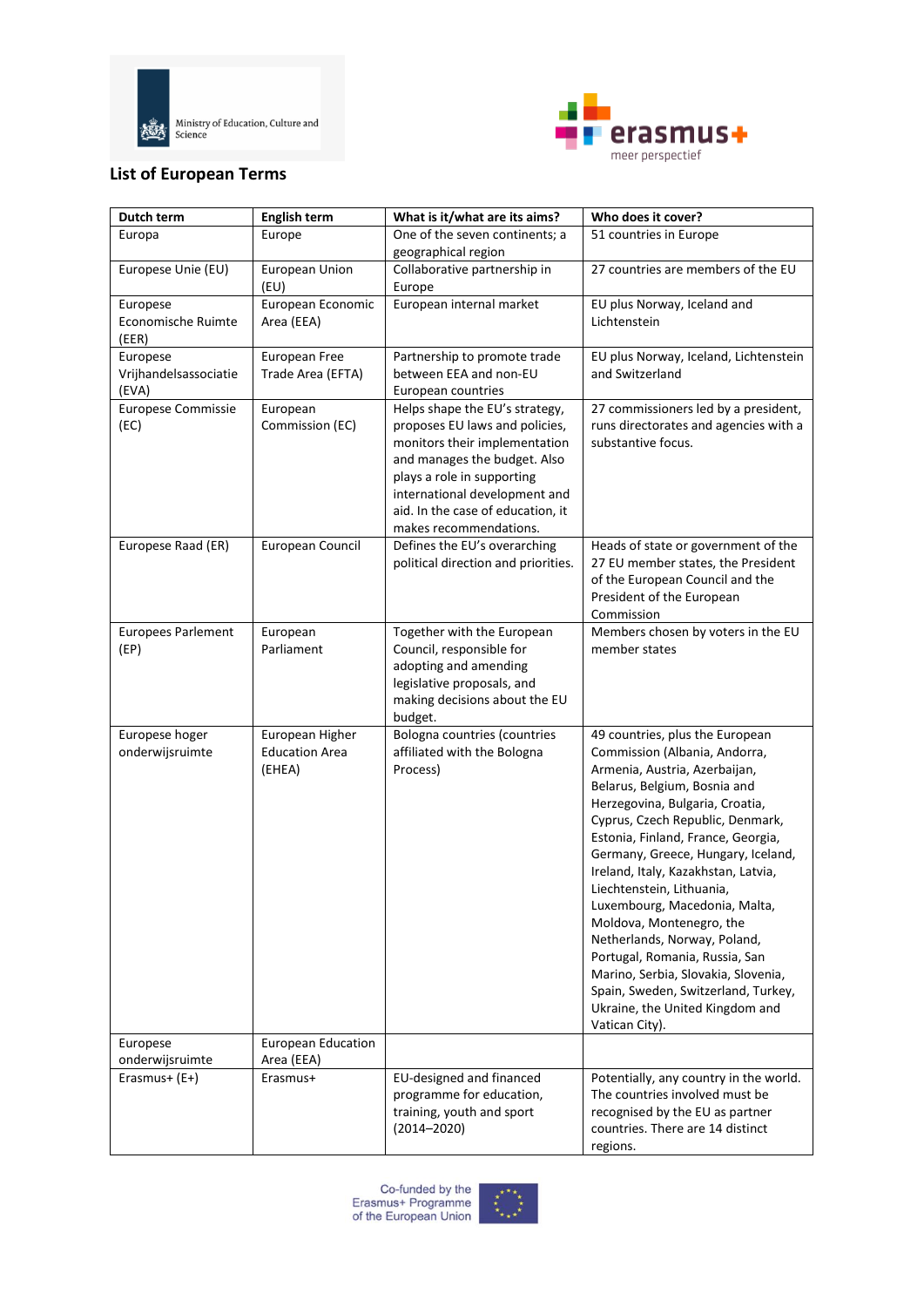



|                 |                   |                                  | meer perspectief                     |  |
|-----------------|-------------------|----------------------------------|--------------------------------------|--|
| Programmalanden | Programme         | Participation in many actions is | EU countries (27) and a number (7)   |  |
| Erasmus+        | countries         | limited to member states and     | of countries outside the EU (such as |  |
|                 |                   | associated countries.            | Turkey and the United Kingdom        |  |
|                 |                   |                                  | (until 31 Dec. 2020)                 |  |
| Partnerlanden   | Partner countries |                                  | Partner countries (e.g. Western      |  |
| Erasmus+        |                   |                                  | Balkan countries) and other          |  |
|                 |                   |                                  | countries throughout the world.      |  |

## **Correlations between various European policies**

|                             | <b>Bologna Communiqué</b>                                                                                                                                                                                        | <b>European Education Area</b>                                                                                                                                                                                                                    | <b>Erasmus (2021-2028) - ECHE</b>                                                                                                                                                                                                                                                                                                                                                                           | <b>Relevant link to</b><br>this memorandum                                                                                                                               |
|-----------------------------|------------------------------------------------------------------------------------------------------------------------------------------------------------------------------------------------------------------|---------------------------------------------------------------------------------------------------------------------------------------------------------------------------------------------------------------------------------------------------|-------------------------------------------------------------------------------------------------------------------------------------------------------------------------------------------------------------------------------------------------------------------------------------------------------------------------------------------------------------------------------------------------------------|--------------------------------------------------------------------------------------------------------------------------------------------------------------------------|
|                             |                                                                                                                                                                                                                  |                                                                                                                                                                                                                                                   |                                                                                                                                                                                                                                                                                                                                                                                                             |                                                                                                                                                                          |
| Social / Civic<br>dimension | An inclusive EHEA.<br>Equitable access to higher<br>education. Full support to<br>complete studies and<br>training.                                                                                              | <b>Inclusion and gender</b><br>equality • Pathways to<br>School Success . 50 centres<br>of excellence for VET $\bullet$<br>European Approach to<br>micro-credentials ● Gender-<br>sensitive teaching                                              | Encouraging the participation of<br>individuals with fewer<br>opportunities in the programme.<br>Promoting civic engagement and<br>encouraging students and staff to<br>get involved as active citizens<br>before, during and after their<br>participation in a mobility or<br>project. Respect in full the<br>principles of non-discrimination,<br>transparency and inclusion set out<br>in the programme. | (§1) Erasmus<br>programme/ECHE                                                                                                                                           |
| Innovation<br>dimension     | An innovative EHEA. HEIs<br>are supported in<br>intensifying their search<br>for solutions to societal<br>challenges. Meeting SDG<br>goals by 2030. Swift up-<br>dating of knowledge, skills<br>and competences. | <b>Green and digital</b><br>transitions . Education for<br>Climate Coalition ● Greening<br>of education infrastructure ·<br>Council Recommendation on<br>education for environmental<br>sustainability · Digital<br><b>Education Action Plan</b>  | Promoting environmentally<br>friendly practices in all activities<br>related to the Programme. Green<br>Erasmus.                                                                                                                                                                                                                                                                                            | (§1) Erasmus<br>programme/ECHE<br>(§3) Mobility:<br>Physical<br>and Virtual<br>(§9) Micro-<br>credentials<br>(§11) Work-Based<br>Learning                                |
| Collaboration<br>dimension  | An interconnected EHEA.<br>Shared frameworks and<br>tools that facilitate and<br>enhance international<br>cooperation and reform,<br>exchange of knowledge<br>and mobility of staff and<br>students.             | Geopolitical dimension .<br>Team Europe approach ●<br>Strengthen cooperation with<br>strategic global partners ·<br><b>Expand international</b><br>dimension of Erasmus+                                                                          | New opportunities to collaborate<br>with excellent non-EU partners as<br>well.                                                                                                                                                                                                                                                                                                                              | (§1) Erasmus<br>programme/ECHE                                                                                                                                           |
| Academic<br>dimension       | <b>Making student-centred</b><br>learning a reality. The<br>student is an active<br>participant in determining<br>their studies. Mechanisms<br>for flexible learning<br>pathways are<br>implemented.             | Quality in education and<br>training . Boost basic and<br>transversal skills • More<br>mobility and cooperation<br>opportunities · Support<br>lifelong acquisition of<br>language competences ·<br>Develop a European<br>perspective in education | Ensure the quality of the mobility<br>activities and of the cooperation<br>projects throughout the<br>application and implementation<br>phases. Erasmus (2021-2027) is a<br>programme for all levels of<br>education.                                                                                                                                                                                       | $(§2)$ ECTS<br>(§1) Erasmus<br>programme/ECHE<br>(§5) Internal and<br><b>External Quality</b><br>Assurance<br>(§9) Micro-<br>credentials<br>(§11) Work-Based<br>Learning |